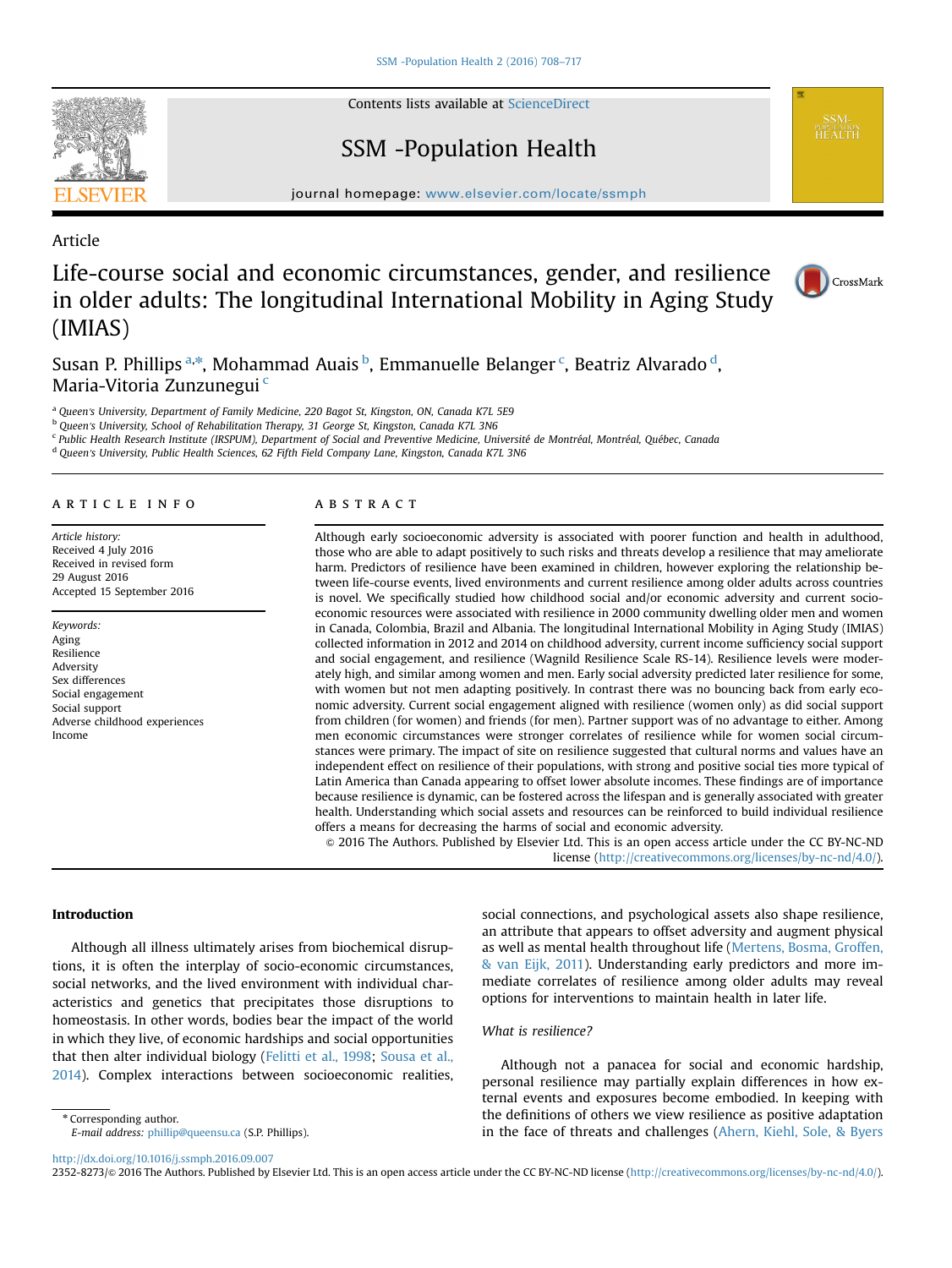[2006; Masten, 2014\)](#page-9-0). The common thread across definitions is that bouncing back or positive adaptation may follow or be triggered by adversity, whether from early childhood experiences such as trauma, or violence, current material deprivation or exposure to violence or, particularly among the elderly, loss [\(Ahern et al., 2006;](#page-9-0) [Masten, 2014](#page-9-0)). While not dismissing the harms of deprivation or adversity, an ever expanding group of researchers is finding that, at times, resilience can be the silver lining to clouds of misfortune ([Jain & Cohen, 2013\)](#page-9-0). Resilience implies thriving, that is, not just an absence of pathology but also the development of strength in the face of exposure to risk [\(Rutter, 2006; Windle, Bennett,](#page-9-0) & Noves, [2011](#page-9-0)). It arises from individual assets, environmental resources, and their interaction, and is dynamic, meaning it ebbs and flows throughout life. The folk wisdom of 'what doesn't kill you makes you stronger' is borne out in nascent research on the nature and experiences of those who demonstrate this strength.

## The beginnings: evidence from developmental psychology

The study of resilience has its roots in developmental psychology [\(Garmezy, 1993](#page-9-0)). This is an area of research that identifies positive adaptation, sources of strength, assets, and well-being rather than deficits. Initial investigations looked at children whose development seemed normal despite exposure to significant trauma or adversity [\(Masten, 2001](#page-9-0)). A combination of individual assets such as intelligence, self-regulation, efficacy, optimism, motivation, attachment, and a sense of meaning, augmented by nurturing families and sociocultural resources appear to be protective [\(Sapienza & Masten, 2011](#page-9-0)). Among personal strengths, self control was seen to be of particular importance in the short and long-term [\(Mischel](#page-9-0) [& Shoda, 1995; Casey et al., 2011\)](#page-9-0). At the contextual level, resources that foster resilience include strong, supportive parents and connection/ engagement in one's community ([Ungar, 2015](#page-9-0)). Across the many scales used to measure resilience, in diverse socioeconomic settings, and for boys and girls, greater early resilience is a consistent predictor of lower long-term inflammation and allostatic load, and greater mental and physical health ([Chen & Miller, 2012\)](#page-9-0).

#### Resilient older adults

Molecular biology and epigenetics provide evidence that in animals and humans behavioural experiences shape and alter brain development and function [\(Feder, Nestler,](#page-9-0) & [Charney, 2009\)](#page-9-0). Human neuroplasticity is not limited to early childhood as was initially thought. Understanding that this adaptability extends well into adulthood led researchers to expand their studies of resilience beyond the early years [\(Luthar, 1993](#page-9-0)). Among adults, characteristics such as mastery, internal locus of control, self-efficacy, determination, optimism, or a sense of meaning and purpose predict resilience [\(Kessel, 2013](#page-9-0)) which, in turn appears linked to better health ([Windle, 2011](#page-9-0)), more successful aging despite illness ([Mertens et al., 2011](#page-9-0)) and increased resistance to the harms of stress ([Doorn](#page-9-0) & [Hulsheger, 2013](#page-9-0)). Preliminary research suggests that the external resources of social connectedness and support are also closely aligned with adult resilience ([Kessel, 2013;](#page-9-0) [Stewart](#page-9-0) [& Yuen, 2011\)](#page-9-0) particularly for women [\(Stein](#page-9-0) & [Smith, 2015](#page-9-0)). For example, among Americans, couple support augmented resilience to economic hardship [\(Conger, Rueter, & Elder, 1999\)](#page-9-0). Whether resilience enables individuals to develop greater social capital, social networks and support or alternatively, whether having more social connections augments resilience has yet to be examined. Despite much remaining unexplained the evidence cited above suggests that external influences shape and modify innate psychological traits and together predict resilience. Recent findings also suggest that the cumulative effect of a lifetime of confronting

adversities can harm but may also foreshadow positive adaptation and strength in older adults ([Wagnild](#page-9-0) & [Collins, 2009\)](#page-9-0) and could explain contentment with life despite declining physical health ([Jeste et al., 2013\)](#page-9-0).

The collective meaning of this research speaks to the concept that bodies do not exist isolated from lived environments nor do social circumstances affect all bodies in the same manner. Instead there is an interplay between the outside world and individual nature with each bending and shaping the other. Resilience may lie in or moderate the path between social circumstances and individual pathology. However, despite a significant volume of research on each domain alone, studies of resilience and those about the socioeconomic determinants of health rarely overlap, although emergent theories do. Those who hypothesize that the impact of socioeconomic deprivation is materialist tend to discount the explanatory value of individual psychological adaptation to deprivation ([Oort, Lenthe,](#page-9-0) & [Mackenbach, 2005;](#page-9-0) [Marmot, Kogevinas, &](#page-9-0) [Elston, 1987\)](#page-9-0). Others postulate a psychosocial explanation suggesting that socioeconomic adversity produces inevitable psychological strain that diminishes individual well-being [\(Oort et al.,](#page-9-0) [2005;](#page-9-0) [Marmot et al., 1987\)](#page-9-0).

Missing from both hypotheses is a deep examination of the interplay between external exposures and individual responses, that is, whether the context of people's lives alters their psychological being (or vice versa) in ways that augment or deplete the potentially intermediary trait of resilience. Unanswered questions about what constitutes adversity, the nature of resilience, and social circumstances that foster bouncing back and thriving remain. For example, parental loss in childhood, although rarely included in studies of adverse childhood experiences (ACE) is emerging as a potent and sustained source of adversity ([Luecken &](#page-9-0) [Roubinov, 2012;](#page-9-0) [Li et al., 2014;](#page-9-0) [Phillips](#page-9-0) & [Carver, 2015](#page-9-0)). Because resilience is a dynamic attribute. It will vary across the life-course and be influenced by contextual socioeconomic realities and social relations [\(Klika & Herrenkohl, 2013;](#page-9-0) [Masten, 2014\)](#page-9-0)? The temporal relationship between early adversity and subsequent resilience implies a directionality much more difficult to establish when studying current circumstances and their effects. As a result, determining whether adversity in later life shapes resilience, whether the reverse is true (ie resilience alters any impact of adversity) or whether the relationship is circular is challenging.

A synopsis of existing evidence suggests that resilience is an asset, one that can be augmented in adults as well as earlier in life, and that is linked to many benefits including physical health, contentment, and stability regardless of illness ([Jain](#page-9-0) [& Cohen,](#page-9-0) [2013;](#page-9-0) [Stewart & Yuen, 2011](#page-9-0)). However, research to identify individual characteristics and life-course or current social resources and economic opportunities or constraints associated with greater resilience among older adults is limited. Using data from an international prospective longitudinal study of adults, aged 65–74, our aim was to do just that, to identify precursors and correlates of resilience that might inform future policies and practices for building this individual asset as a means of improving health. Specifically, we set out to explore the following: 1) Do childhood social and/or economic adversities have any impact on resilience in later life and; 2) Are current economic and social resources associated with resilience among older adults, independent of any ongoing effects of childhood adversity?

#### Methods

#### Participants

This study is part of the longitudinal International Mobility in Aging Study (IMIAS) examining events across the life-course and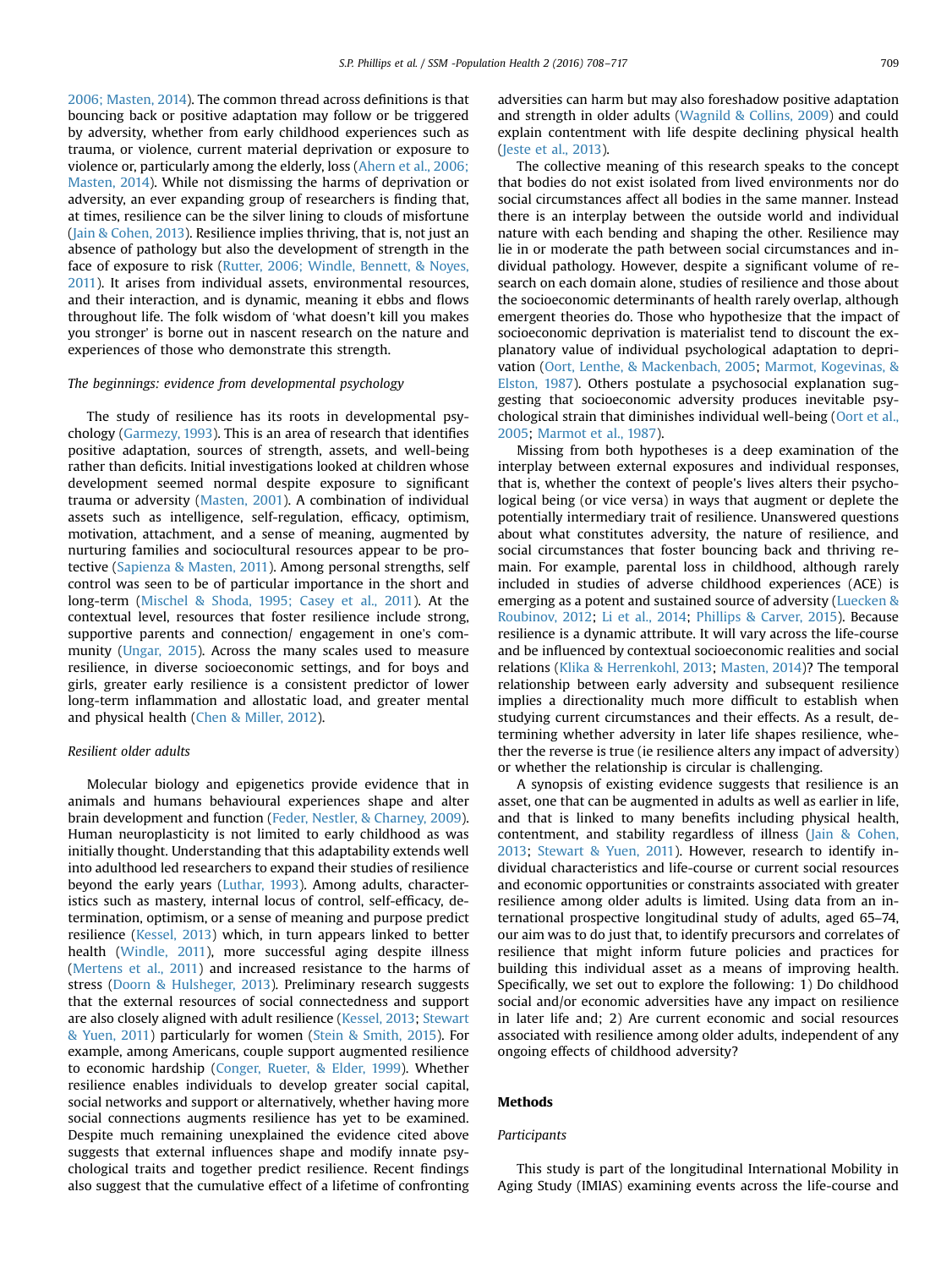current health of community-dwelling older adults in the cities of Kingston (Canada), Saint-Hyacinthe (Canada), Tirana (Albania), Manizales (Colombia), and Natal (Brazil). Socioeconomic and cultural characteristics differ across, but are relatively homogeneous within each setting. As a result, within setting variability is unlikely to arise from religious, ethnic or cultural diversity which is, instead, captured by across site comparisons. Further information about the rationale for site selection and recruitment methods is detailed in a previous publication [\(Zunzunegui et al., 2015](#page-9-0)). A baseline sample of 1995 participants, ages 65–74 years, and with equal numbers of women and men, was recruited in 2012. Participants were contacted using patient lists from local medical centres. In Brazil, Colombia, and Albania researchers were able to invite perspective participants directly and participation rates were high (Latin America  $\sim$  100%, Albania  $\sim$  90%). Ethics guidelines in Canada necessitated indirect contact and therefore potential Canadian recruits received an invitation letter from their physicians, to which approximately 30% responded. Of these 95% entered the study. All participants were interviewed by a small group of local interviewers trained by one study coordinator. Interviews were conducted in participants' homes unless they requested an office location. Ethics approval was obtained at each site and all participants provided written, informed consent. The second assessment, done in 2014 included 1728 ( $\sim$ 89% retain rate excluding 58 deaths). For the current analysis the 4 participants who did not complete the resilience questionnaire were excluded.

## Variables and measurement tools

Resilience data were collected in 2014. To examine the temporal relationship between explanatory variables and this outcome all other variables are from 2012 data.

## Outcome variable: Resilience

Wagnild's self-rated Resilience Scale (RS-14), validated among young and older adults and across settings/languages, measures individual resilience by considering equanimity, perseverance, self-reliance, meaningfulness and existential aloneness [\(Wagnild](#page-9-0) & [Young, 1993](#page-9-0); [Damasio, Borsa, & da Silva, 2011;](#page-9-0) [Alena, Baczwaski,](#page-9-0) [Schulenberg, & Buchanan, 2015\)](#page-9-0). Each of 14 statements is followed by a 7-point scale ranging from strongly disagree to strongly agree (see [Appendix 1](#page-8-0)). Scores closer to the maximum of 98 imply greater resilience.

## Explanatory variables

●

●

Childhood adversity. Using the dataset, exploratory factor analyses of several adverse events occurring prior to age 16 yielded two underlying factors we refer to as social and economic ([Sousa et al.,](#page-9-0) [2014\)](#page-9-0).

Early childhood social adversity was measured with three questions (answers: yes, no) about parental drug use, and witnessing or experiencing physical violence in one's family.

"Early childhood economic adversity was measured with the three questions":

During the majority of the first 15 years of your life,

what was the economic situation of your family? (good, average, poor)

would you say that there was a time in which you did not eat enough and that you were hungry? (yes, no).

• Did your father or mother not have a job for a long time when they wanted to be working? (yes, no).

Scores were calculated separately for early social and economic

adversity ([Sousa et al., 2014](#page-9-0)) and each was categorized into 4 groups (no adversity, 1 adversity, 2, and 3 adversities) with 'no adversity' as the reference category. Because it is so frequently identified as a source of adversity in childhood, experiencing physical violence was also tested alone in a model that excluded the other early social adversity variables. Parental loss prior to age 15 was not part of the early social adversity measure. Its relationship with resilience was considered separately as well.

Current individual SES. Income sufficiency: To account for the range in absolute household income across sites we used income sufficiency as the measure of SES by asking "to what extent does your income allow you to meet your needs?" The responses were recorded using a 4 point Likert scale (1=very well to  $4=$ not at all) and then dichotomized into two categories: income meets needs or not.

Current social engagement and support. Social support was assessed via the validated IMIAS-Social Networks and Social Support (SNSS) scale that had previously demonstrated links between this measure and health [\(Belanger et al., 2016\)](#page-9-0). IMIAS-SNSS examines social ties with and emotional support from friends, family, partner, and children. Five point Likert-type responses to multiple questions about emotional support from and feelings of usefulness to children, partner, other family members and friends were collated for each of these four ties. Among others, questions included:

- Do you feel:
- that you are loved and appreciated by your (children, partner, friends)?
- that you play an important role in your (children, partner, friends) lives?
- useful to your (children, partner, friends)?

There were wide score variations by setting. We therefore developed 3 site-specific subgroups: no social support (partner, children, friends), low support (the lowest quartile), and high support (the highest 3 quartiles). Social support provided by family was not included as it was highly correlated (0.55) with support from children. In total, therefore, 9 variables were created for regression analyses (ie 3 sites  $\times$  3 subgroups per site). We considered carefully whether to measure social support within each site or across all settings and ultimately decided to use both. For consistency with previous IMIAS studies 'within setting' categories were initially utilized. However, to compare men and women we divided the overall cohort into tertiles of support regardless of setting.

To capture broader aspects of social integration described by [Berkman, Glass, Brissette,](#page-9-0) [& Seeman \(2000\)](#page-9-0) as relevant to wellbeing, a measure of social engagement was also included. This continuous variable was derived from answers to the following, scored as 0 (no engagement) or 1 (at least once a week) for each question:

- Attend a community center, a recreation center or a local, senior or golden age or professional association?
- Stroll about the stores, boutiques or mall?
- Participate in religious activities such as attending services, committees and/or choirs?

The overall social engagement score was the sum of scores for each question (range 0–3).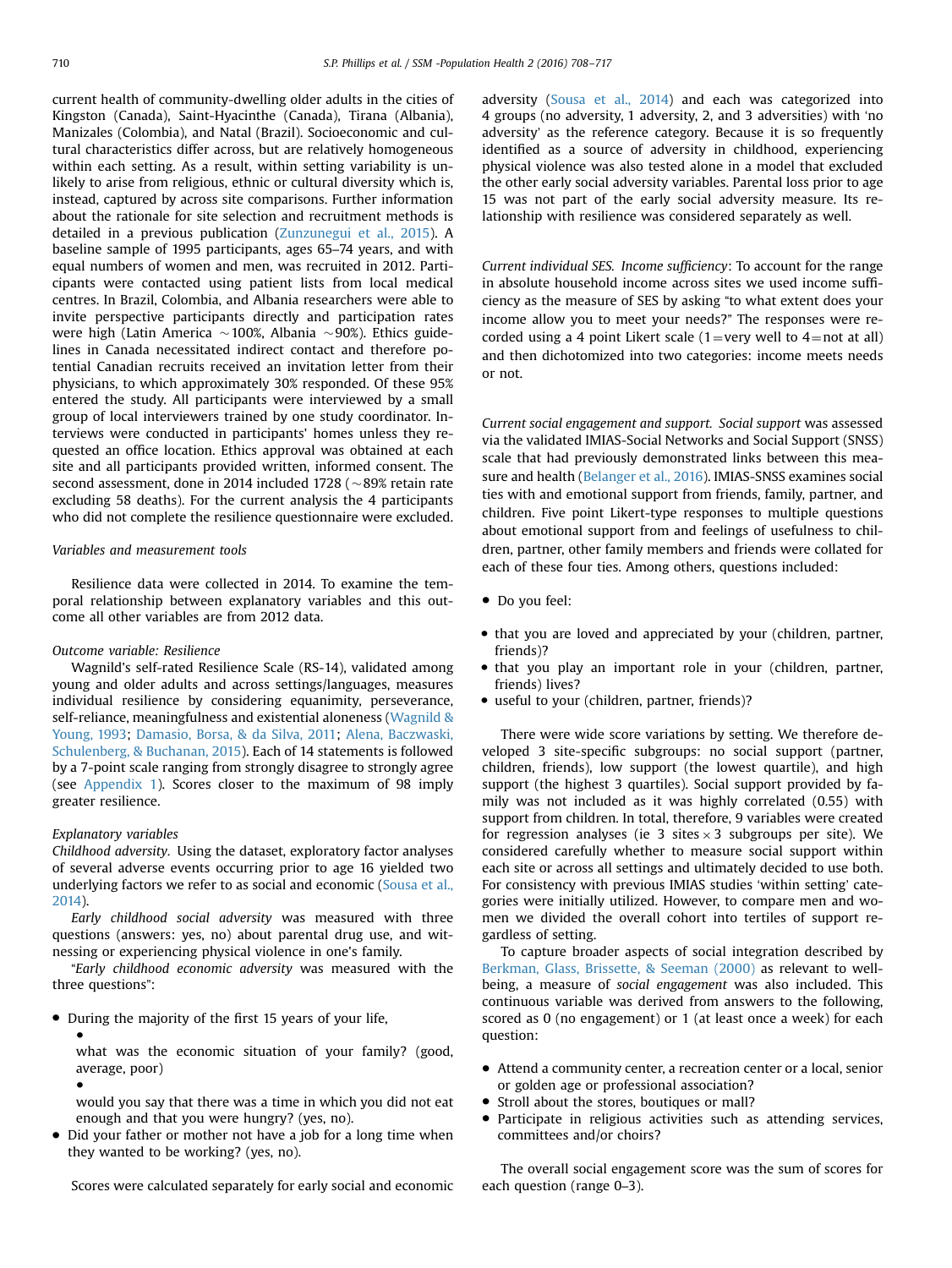## Statistical analyses

Distributions of baseline characteristics were compared between sexes using t-testing for continuous variables, median nonparametric testing for medians, and chi-square for categorical variables. Multiple linear regressions were performed to estimate mean change of the outcome (total resilience score) in relation to change in explanatory variables. All assumptions for linear regression models were tested (linearity, normality, independence, equal variance) and fulfilled. Correlations between variables were checked for possible multicollinearity.

To test the unique effect of each variable, they were first measured separately (Model 1 for childhood adversity and Model 2 for current socio-economic situation), then together (Model 3). These models were adjusted for age, sex, and sites as appropriate. The interaction terms site\*social support and sex\*social support were also tested in Model 3 and as some were significant we next stratified by site and sex. Since there were no major differences between Kingston and Saint-Hyacinthe and between Natal and Manizales, sites were classified into: Canadian, Latin American, and Albanian, which increased statistical power. Statistical analyses were performed using SAS Enterprise Guide version 6.1 (SAS Institute Inc., Cary, NC).

## Results

The 1724 IMIAS participants (812 men and 913 women) were relatively equally distributed across all 5 survey sites. Their characteristics are described in Table 1.

## Measuring resilience

Site mean scores on the resilience scale were moderately high and ranged from approximately 74–84 (out of 98) points. Differences in means for settings, although small, were statistically significant (multiple-comparison *t*-test of differences between all sites,  $p < 0.05$ ) for all but the Canadian sites. Means for women and men, overall, were similar (see [Fig. 1\)](#page-4-0). The resilience scale showed excellent internal coherence with a Cronbach's alpha of 0.90 overall. Site-specific values ranged from 0.85 in Brazil, to 0.93 in Albania.

## Adverse childhood experiences and adult resilience (see [Table 2](#page-4-0) Model 1)

Early economic deprivation foreshadowed lower current resilience, overall. Relative to those with none, reporting one such adversity decreased current mean resilience score by 1.2 points  $(p=0.045)$  while two lowered the mean score by 4.3 points  $(p < 0.001)$ . The small group (6%) who had experienced all three early economic challenges also had lower current resilience however this association was not statistically significant [\(Table 2\)](#page-4-0).

Few reported two (7%) or all three (2%) of the early social adversities included in the composite measure. In general, experiencing early social disadvantage had an opposite impact to that of early economic challenge. Those who reported one early social adversity had significantly greater adult resilience scores ( $B=1.56$ ,  $p=0.039$ ) than participants reporting none. Participants who had experienced two such adversities had similar resilience to those reporting none ( $p=0.996$ ).

When separated out from the composite measure of early social adversity and examined alone (ie without controlling for the composite measure), those reporting childhood physical violence also had significantly higher resilience scores ( $p=0.022$ ). A fourth indicator of early hardship, loss of one or both parents prior to age 16, was not related to resilience among participants (data not reported in tables).

Current social/economic characteristics and resilience (see [Table 2](#page-4-0) Model 2)

Self-reported income sufficiency varied among individuals and

# Table 1

Characteristics of participants for the overall sample and stratified by sex/gender. Results reported in means (SD) unless otherwise specified.

| enaracteristics or participants for the overan sample and struthled by sexpender, hesalts reported in means (SD) unless otherwise specified. |                           |               |                 |                                   |  |  |  |  |  |
|----------------------------------------------------------------------------------------------------------------------------------------------|---------------------------|---------------|-----------------|-----------------------------------|--|--|--|--|--|
| Variable                                                                                                                                     | Overall sample $(n=1724)$ | Men $(n=807)$ | Women $(n=917)$ | P-value* (difference - women/men) |  |  |  |  |  |
| Age (years)                                                                                                                                  | 69.1(2.9)                 | 69.1(2.9)     | 69.0(2.8)       | 0.678                             |  |  |  |  |  |
| Resilience score                                                                                                                             | 80.8 (11.4)               | 81.3(11.0)    | 80.3 (11.7)     | < 0.096                           |  |  |  |  |  |
| Income sufficiency $n$ (%)                                                                                                                   | 967 (56.5%)               | 472 (58.8%)   | 495 (54.5%)     | 0.070                             |  |  |  |  |  |
| Childhood economic adversities                                                                                                               |                           |               |                 | 0.226                             |  |  |  |  |  |
| 0                                                                                                                                            | 917 (53.3%)               | 408 (50.6%)   | 509 (55.6%)     |                                   |  |  |  |  |  |
| $\mathbf{1}$                                                                                                                                 | 479 (27.8%)               | 239 (29.6%)   | 240 (26.2%)     |                                   |  |  |  |  |  |
| 2                                                                                                                                            | 225 (13.1%)               | 109 (13.5%)   | 116 (12.7%)     |                                   |  |  |  |  |  |
| 3                                                                                                                                            | 101 (5.87%)               | 50 (6.3%)     | 51 (5.5%)       |                                   |  |  |  |  |  |
| Childhood social adversities                                                                                                                 |                           |               |                 | 0.009                             |  |  |  |  |  |
| 0                                                                                                                                            | 1323 (76.8%)              | 635 (78.8%)   | 688 (75.1%)     |                                   |  |  |  |  |  |
| $\mathbf{1}$                                                                                                                                 | 246 (14.3%)               | 115 (14.3%)   | 131 (14.3%)     |                                   |  |  |  |  |  |
| 2                                                                                                                                            | 113 (6.6%)                | 47 (5.8%)     | 66 (7.2%)       |                                   |  |  |  |  |  |
| 3                                                                                                                                            | 40 (2.3%)                 | 9(1.1%)       | 31 (3.4%)       |                                   |  |  |  |  |  |
| Social support from friends $n(\%)$                                                                                                          |                           |               |                 | < 0.001                           |  |  |  |  |  |
| No friends                                                                                                                                   | 314 (18.4%)               | 160 (19.8%)   | 154 (17.1%)     |                                   |  |  |  |  |  |
| Low support                                                                                                                                  | 378 (22.0%)               | 213 (26.7%)   | 165 (18.0%)     |                                   |  |  |  |  |  |
| High support                                                                                                                                 | 1024 (59.6%)              | 430 (53.5%)   | 594 (64.9%)     |                                   |  |  |  |  |  |
| Social support from children $n(\%)$                                                                                                         |                           |               |                 | 0.229                             |  |  |  |  |  |
| No children                                                                                                                                  | 154 (8.9%)                | 63 (9.0%)     | 91 (10.2%)      |                                   |  |  |  |  |  |
| Low support                                                                                                                                  | 429 (25.0%)               | 210 (25.8%)   | 219 (23.8%)     |                                   |  |  |  |  |  |
| High support                                                                                                                                 | 1136 (66.1%)              | 533 (66.2%)   | 603 (66.0%)     |                                   |  |  |  |  |  |
| Social support from partner $n(\%)$                                                                                                          |                           |               |                 | < 0.001                           |  |  |  |  |  |
| No partner                                                                                                                                   | 581 (34.2%)               | 134 (16.6%)   | 447 (49.0%)     |                                   |  |  |  |  |  |
| Low support                                                                                                                                  | 349 (19.7%)               | 178 (22.1%)   | 171 (18.5%)     |                                   |  |  |  |  |  |
| High support                                                                                                                                 | 793 (46.1%)               | 495 (62.3%)   | 298 (32.5%)     |                                   |  |  |  |  |  |
| Social engagement Median (quartile range)                                                                                                    | 1(2)                      | 1(1)          | 1(2)            | < 0.001                           |  |  |  |  |  |

Income sufficiency was dichotomized by whether income meets needs or not; social support from friends, children, and partner variables were measured using IMIAS-Social Networks and Social Support. Social engagement score ranges from 0 to 3. \*Significance tested between women and men using t-test for continuous variables, median nonparametric test for medians, and chi-square for categorical variables.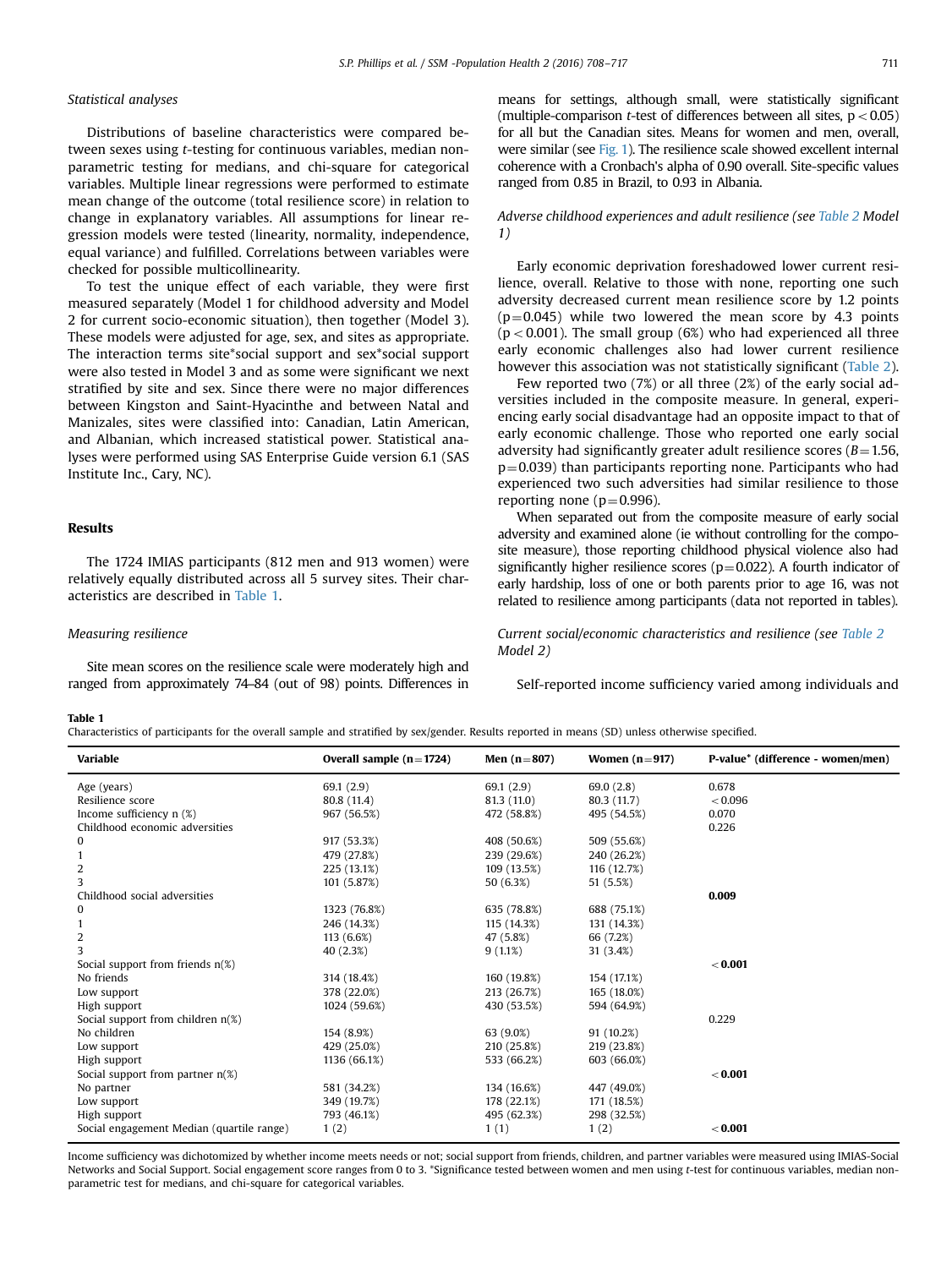<span id="page-4-0"></span>

by site and sex. Having insufficient income aligned with lower resilience scores  $(B = -4.19, p < 0.0001)$  overall. Additionally, among the tertile with the highest resilience scores, approximately 70% of those whose absolute incomes fell below the site-specific median never-the-less thought their incomes were sufficient. In contrast, among the one-third of participants with lowest resilience scores only 8% whose incomes were below the median considered this to be sufficient. Put another way, in addition to income sufficiency aligning with resilience, those with greater resilience found a lower absolute income to be sufficient.

Resilience was strongly linked with current social engagement. With increments in this measure came significant increases in resilience ( $p < 0.0002$ ). The impact of support from partner, children and friends was more complex. Those with no friends were less resilient ( $B = -1.52$ , p=0.040) relative to participants reporting highly supportive friendships. Having supportive children was linked to a 2 point higher resilience score compared with being childless ( $B = -2.17$ , p=0.020) which, in turn was associated with greater resilience than was low support from one's children  $(B = -2.05, p < 0.001)$ . However, having a partner, no matter how supportive, did not align with resilience in any manner.

Table 2

Multi-linear regression results of childhood adversities/socioeconomic variables that are associated with resilience (for overall cohort, n=1713).

| <b>Variable</b>                                                  | Model 1 $(R^2 = 14\%)$   |           |          | Model 2 $(R^2 = 17\%)$ |       |          | Model 3 $(R^2 = 23\%)$ |           |          |
|------------------------------------------------------------------|--------------------------|-----------|----------|------------------------|-------|----------|------------------------|-----------|----------|
|                                                                  | <b>Estimate</b>          | <b>SE</b> | P-value  | Estimate               | SE    | P-value  | Estimate               | <b>SE</b> | P-value  |
| Intercept                                                        | 88.31                    | 6.22      | < 0.0001 | 106.87                 | 6.185 | < 0.0001 | 106.50                 | 6.163     | < 0.0001 |
| Childhood economic adversity                                     |                          |           |          |                        |       |          |                        |           |          |
| 0                                                                | Reference group          |           |          |                        |       |          | Reference group        |           |          |
| $\mathbf{1}$                                                     | $-1.22$                  | 0.606     | 0.0452   |                        |       |          | $-0.76$                | 0.594     | 0.2010   |
| $\boldsymbol{2}$                                                 | $-4.34$                  | 0.823     | < 0.0001 |                        |       |          | $-3.35$                | 0.809     | < 0.0001 |
| 3                                                                | $-1.58$                  | 1.170     | 0.1764   |                        |       |          | $-0.20$                | 1.152     | 0.8678   |
| Childhood social adversity                                       |                          |           |          |                        |       |          |                        |           |          |
| $\mathbf{0}$                                                     | Reference group          |           |          |                        |       |          | Reference group        |           |          |
| $\mathbf{1}$                                                     | 1.56                     | 0.752     | 0.0390   |                        |       |          | 1.38                   | 0.736     | 0.0612   |
| $\overline{2}$                                                   | 0.01                     | 1.061     | 0.9957   |                        |       |          | 0.68                   | 1.040     | 0.5133   |
| 3                                                                | $-1.14$                  | 1.732     | 0.5098   |                        |       |          | $-0.71$                | 1.691     | 0.6782   |
| Childhood physical abuse                                         |                          |           |          |                        |       |          |                        |           |          |
| Yes                                                              | Reference group          |           |          |                        |       |          |                        |           |          |
| No                                                               | $-1.89$                  | 0.832     | 0.0229   |                        |       |          |                        |           |          |
| Income sufficient                                                |                          |           |          |                        |       |          |                        |           |          |
| Yes                                                              |                          |           |          | Reference group        |       |          | Reference group        |           |          |
| No                                                               |                          |           |          | $-4.19$                | 0.657 | < 0.0001 | $-4.04$                | 0.660     | < 0.0001 |
| Social support provided by friends                               |                          |           |          |                        |       |          |                        |           |          |
| No friends                                                       |                          |           |          | $-1.52$                | 0.741 | 0.0401   | $-1.34$                | 0.745     | 0.0733   |
| low support                                                      |                          |           |          | $-1.07$                | 0.655 | 0.109    | $-0.95$                | 0.654     | 0.1487   |
| High support                                                     |                          |           |          | Reference group        |       |          | Reference group        |           |          |
| Social support provided by children (no children vs low support) |                          |           |          |                        |       |          |                        |           |          |
| No children                                                      |                          |           |          | $-2.17$                | 0.918 | 0.0182   | $-2.16$                | 0.914     | 0.0185   |
| Low support                                                      | $\equiv$                 |           |          | $-2.05$                | 0.619 | 0.001    | $-1.97$                | 0.621     | 0.0016   |
| High support                                                     |                          |           |          | Reference group        |       |          | Reference group        |           |          |
| Social support provided by partner                               |                          |           |          |                        |       |          |                        |           |          |
| No partner                                                       |                          |           |          | 0.38                   | 0.630 | 0.5429   | 0.38                   | 0.629     | 0.5414   |
| low support                                                      |                          |           |          | $-0.52$                | 0.695 | 0.4557   | $-0.49 - 0.71$         | 0.693     | 0.4764   |
| High support                                                     |                          |           |          | Reference group        |       |          | Reference group        |           |          |
| Social Engagement                                                | $\overline{\phantom{m}}$ |           |          | 1.23                   | 0.329 | 0.0002   | 1.16                   | 0.329     | 0.0004   |

Model 1: childhood economic and social adversities only; Model 2: current socioeconomic status only; model 3: both models 1 and 2 together. All three regression models accounted for the following confounders: age, sex, and sites. Scores: social and economic: 0(none); 1(one); 2(two); 3 (three adversities) for site-specific analyses. Friends, children and partner social support were categorized into 3 subgroups: no friend/partner/ children, low, and high support based on site=specific quartiles. Significant p-values are bolded. Regression procedure (proc reg) in SAS uses list-wise deletion and this explains the extra missing cases in the regression models.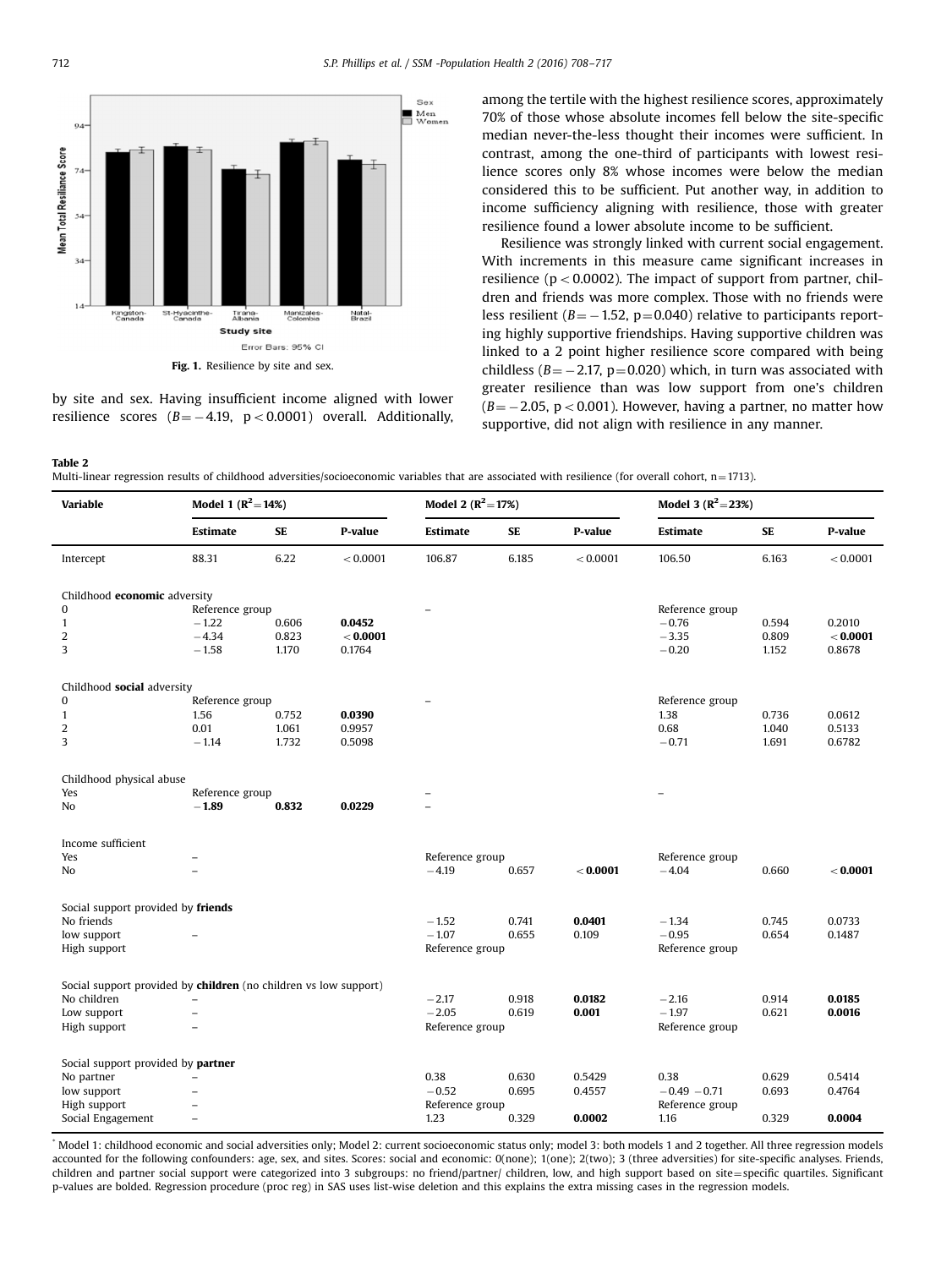## Table 3

Multi-linear regression<sup>\*</sup> results of childhood adversities/socioeconomic variables associated with resilience for Model 3, by site.

| <b>Variable</b>                     | Canadian (n = 675) ( $R^2$ = 16%) |       |          | Latin (n = 676) ( $R^2$ = 12%) |        |          | Tirana (n=362) ( $R^2 = 19\%$ ) |           |          |
|-------------------------------------|-----------------------------------|-------|----------|--------------------------------|--------|----------|---------------------------------|-----------|----------|
|                                     | Estimate                          | SE    | P-value  | Estimate                       | SE     | P-value  | Estimate                        | <b>SE</b> | P-value  |
| Intercept                           | 92.46                             | 8.286 | < 0.0001 | 97.83                          | 10.850 | < 0.0001 | 136.99                          | 14.100    | < 0.0001 |
| Childhood economic adversity        |                                   |       |          |                                |        |          |                                 |           |          |
| 0                                   | Reference group                   |       |          | Reference group                |        |          | Reference group                 |           |          |
| $\mathbf{1}$                        | $-0.39$                           | 0.739 | 0.6006   | $-1.44$                        | 1.049  | 0.1685   | 1.31                            | 1.503     | 0.3863   |
| $\overline{2}$                      | $-3.96$                           | 1.398 | 0.0048   | $-3.17$                        | 1.340  | 0.0184   | $-1.78$                         | 1.607     | 0.2680   |
| 3                                   | $-4.85$                           | 4.209 | 0.2494   | $-0.56$                        | 1.607  | 0.7271   | 1.57                            | 2.455     | 0.5217   |
| Childhood social adversity          |                                   |       |          |                                |        |          |                                 |           |          |
| $\bf{0}$                            | Reference group                   |       |          | Reference group                |        |          | Reference group                 |           |          |
| $\mathbf{1}$                        | 1.71                              | 0.948 | 0.0718   | 1.24                           | 1.173  | 0.2909   | $-1.32$                         | 2.278     | 0.5619   |
| $\overline{2}$                      | 0.70                              | 1.335 | 0.5983   | $-1.08$                        | 1.910  | 0.5725   | 2.15                            | 2.355     | 0.3618   |
| 3                                   | 1.18                              | 1.842 | 0.5208   | $-4.45$                        | 3.496  | 0.2036   | $-1.42$                         | 4.916     | 0.7722   |
| Childhood physical abuse            |                                   |       |          |                                |        |          |                                 |           |          |
| Yes                                 | Reference group                   |       |          | Reference group                |        |          | Reference group                 |           |          |
| No.                                 | $-3.69$                           | 1.04  | 0.0004   | $-1.99$                        | 1.50   | 0.183    | $-0.402$                        | 2.14      | 0.852    |
| Income sufficient                   |                                   |       |          |                                |        |          |                                 |           |          |
| Yes                                 | Reference group                   |       |          | Reference group                |        |          | Reference group                 |           |          |
| No.                                 | $-6.59$                           | 1.366 | < 0.0001 | $-2.10$                        | 1.011  | 0.0380   | $-4.717$                        | 1.309     | 0.0004   |
| Social support provided by friends  |                                   |       |          |                                |        |          |                                 |           |          |
| No friends                          | $-1.76$                           | 1.713 | 0.3051   | $-2.24$                        | 1.047  | 0.0328   | 2.81                            | 1.974     | 0.1538   |
| low support                         | $-1.648$                          | 0.778 | 0.0347   | $-0.99$                        | 1.251  | 0.4264   | 2.09                            | 1.621     | 0.1990   |
| High support                        | Reference group                   |       |          | Reference group                |        |          | Reference group                 |           |          |
| Social support provided by children |                                   |       |          |                                |        |          |                                 |           |          |
| No children                         | $-1.68$                           | 1.031 | 0.1033   | $-3.57$                        | 1.731  | 0.0395   | $-2.38$                         | 2.631     | 0.3645   |
| Low support                         | $-1.53$                           | 0.789 | 0.0525   | $-2.22$                        | 1.099  | 0.0445   | $-2.77$                         | 1.505     | 0.0663   |
| High support                        | Reference group                   |       |          | Reference group                |        |          | Reference group                 |           |          |
|                                     |                                   |       |          |                                |        |          |                                 |           |          |
| Social support provided by partner  |                                   |       |          |                                |        |          |                                 |           |          |
| No partner                          | 0.01                              | 0.777 | 0.9994   | 1.58                           | 1.119  | 0.1562   | $-0.05$                         | 1.632     | 0.9718   |
| low support                         | $-0.51$                           | 0.913 | 0.5728   | 0.16                           | 1.272  | 0.8976   | $-0.35$                         | 1.527     | 0.8205   |
| High support                        | Reference group                   |       |          | Reference group                |        |          | Reference group                 |           |          |
| Social Engagement                   | $-0.78$                           | 0.373 | 0.0530   | 2.52                           | 0.564  | < .0001  | 5.52                            | 1.313     | < .0001  |

\* Using model 3 controlling for age and sex but disaggregating by site. Childhood physical abuse variable was tested without including childhood social adversity composite score.

## Putting it all together [\(Table 2](#page-4-0) Model 3)

Finally, we examined the relative contributions to resilience of early and current social and economic circumstances together. This diminished the negative impact of experiencing one childhood economic adversity ( $B = -0.76$ , p=0.201). When two such hardships were reported a greater than 3-point drop in resilience scores remained ( $B = -3.35$ , p < 0.001). After including current circumstances the impact of early social adversity slipped below significance ( $B=1.38$ , p=0.061). However, the significant positive effect of current social engagement ( $B=1.16$ , P $=$ 0.0004), support from children (no children  $B = -2.16$ , p=0.0185, and low supportive compared to high supportive children  $B = -1.97$ , p=0.0016) and current income sufficiency (insufficient compared to sufficient:  $B = -4.04$ ,  $p = < 0.0001$ ) on resilience persisted.

We observed that accounting for site increased the explanatory value of the full model (adjusted  $\mathsf{R}^2$ ) from 14% to 23%. Because of a significant interaction between social support and sites defined as Canada, Latin America and Albania, we separated setting results into these categories and repeated analyses (see Table 3). Of particular note was the difference in the association between current circumstances and resilience across the three groupings. Income sufficiency was most strongly aligned with resilience in Canada followed by Albania, but was less meaningful (although still statistically significant) in Latin America. Social engagement while significant overall, was linked to greater resilience in Albanian and Latin American samples but inversely aligned in the Canadian group where the relationship was just below significance  $(p=0.053)$ . Partner support remained insignificant for all. Among Latin American participants only, support from children was associated with greater resilience. The direction of the relationship was the same in Canada and Albania but lacked significance. On the other hand, lack of support from friends was associated with lower resilience in the Canadian cohort ( $B = -1.648$ , p=0.0347) but not the Albanian, while among the Latin Americans only the absence of friends had any relationship with the outcome of lower resilience ( $B = -2.24$ , p=0.0328).

Again, evidence of interactions prompted us to disaggregate data by sex (see [Table 4\)](#page-6-0). Women, but not men, who had experienced one early social adversity had higher adult resilience scores  $(B=2.15, p=0.0393)$ . In contrast early economic disadvantage was associated with lower adult resilience scores for all but more so for men than women. For example, among those with two childhood economic disadvantages the negative impact on men's resilience was almost twice that for women (B coefficient for men  $=$   $-4.15$ ,  $p=0.0003$ , for women  $B=-2.46$ ,  $p=0.0314$ ). Current social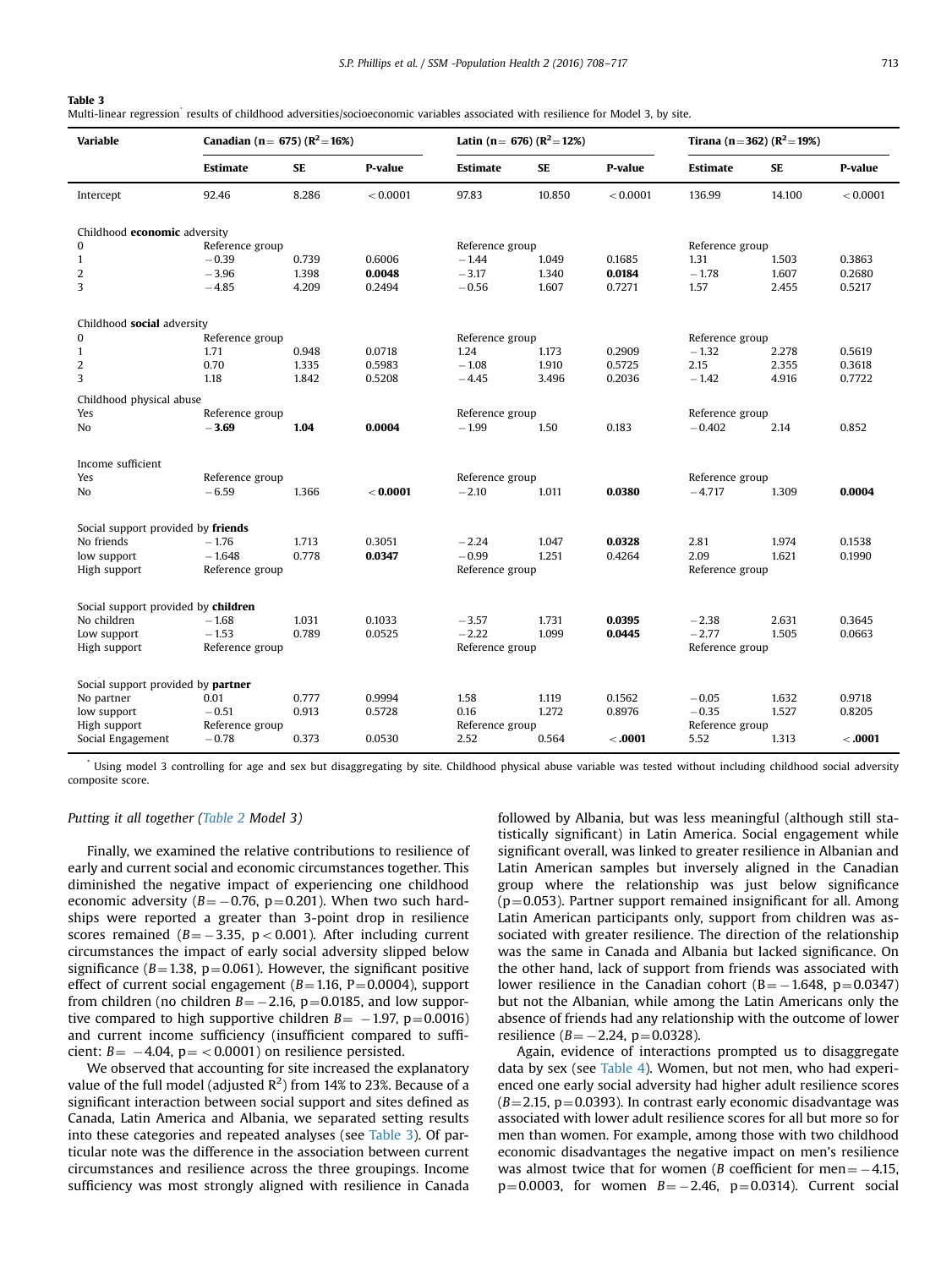#### <span id="page-6-0"></span>Table 4

Multi-linear regression<sup>\*</sup> results of childhood adversities/socioeconomic variables that are associated with resilience (in Model 3), by sex.

| Variable                            | Men (n=803) ( $R^2$ =25%) |                          |          | Women (n=910) ( $R^2$ =32%) |           |          |  |  |
|-------------------------------------|---------------------------|--------------------------|----------|-----------------------------|-----------|----------|--|--|
|                                     | Estimate                  | <b>SE</b>                | P-value  | <b>Estimate</b>             | <b>SE</b> | P-value  |  |  |
| Intercept                           | 99.58                     | 8.586                    | < 0.0001 | 109.45                      | 8.739     | < 0.0001 |  |  |
| Childhood economic adversity        |                           |                          |          |                             |           |          |  |  |
| 0                                   | Reference group           |                          |          | Reference group             |           |          |  |  |
| $\mathbf{1}$                        | $-1.04$                   | 0.838                    | 0.2144   | $-0.41$                     | 0.850     | 0.6301   |  |  |
| $\overline{c}$                      | $-4.15$                   | 1.149                    | 0.0003   | $-2.46$                     | 1.144     | 0.0314   |  |  |
| 3                                   | $-1.09$                   | 1.607                    | 0.4964   | 0.63                        | 1.662     | 0.7016   |  |  |
| Childhood Social adversity          |                           |                          |          |                             |           |          |  |  |
| 0                                   | Reference group           |                          |          | Reference group             |           |          |  |  |
| $\mathbf{1}$                        | 0.40                      | 1.045                    | 0.6968   | 2.15                        | 1.040     | 0.0393   |  |  |
| $\overline{c}$                      | 0.37                      | 1.571                    | 0.8098   | 0.87                        | 1.398     | 0.5305   |  |  |
| 3                                   | $-2.07$                   | 3.470                    | 0.5495   | $-0.41$                     | 1.975     | 0.8320   |  |  |
| Childhood physical abuse            |                           |                          |          |                             |           |          |  |  |
| Yes                                 | Reference group           |                          |          | Reference group             |           |          |  |  |
| No                                  | $-0.99$                   | 1.35                     | 0.455    | $-3.02$                     | 1.12      | 0.0071   |  |  |
|                                     |                           |                          |          |                             |           |          |  |  |
| Income sufficient<br>Yes            |                           |                          |          | Reference group             |           |          |  |  |
| No                                  | $-4.09$                   | Reference group<br>0.935 | < 0.0001 | $-3.86$                     | 0.940     | < 0.0001 |  |  |
|                                     |                           |                          |          |                             |           |          |  |  |
| Social support provided by friends  |                           |                          |          |                             |           |          |  |  |
| No friends                          | $-2.29$                   | 1.066                    | 0.0320   | $-0.19$                     | 1.053     | 0.8510   |  |  |
| low support                         | $-1.06$                   | 0.906                    | 0.2431   | $-0.80$                     | 0.958     | 0.4028   |  |  |
| High support                        | Reference group           |                          |          | Reference group             |           |          |  |  |
| Social support provided by children |                           |                          |          |                             |           |          |  |  |
| No children                         | $-2.62$                   | 1.438                    | 0.0685   | $-1.90$                     | 1.206     | 0.1150   |  |  |
| Low support                         | $-1.30$                   | 0.896                    | 0.1447   | $-2.68$                     | 0.873     | 0.0022   |  |  |
| High support                        | Reference group           |                          |          | Reference group             |           |          |  |  |
|                                     |                           |                          |          |                             |           |          |  |  |
| Social support provided by partner  |                           |                          |          |                             |           |          |  |  |
| No partner                          | 0.53                      | 1.063                    | 0.6163   | 0.11                        | 0.817     | 0.8911   |  |  |
| low support                         | 0.36                      | 0.934                    | 0.6942   | $-1.48$                     | 1.042     | 0.1541   |  |  |
| High support                        | Reference group           |                          |          | Reference group             |           |          |  |  |
| Social engagement                   | 0.15                      | 0.492                    | 0.7548   | 1.95                        | 0.447     | < 0.0001 |  |  |

\* Using model 3 then disaggregating data by sex rather than controlling for sex. Childhood physical abuse variable was tested without including childhood social adversity composite score.

correlates of resilience among women were social engagement and support from children whereas for men only having friends was of significance. Income sufficiency maintained its strong relationship with resilience even when data were disaggregated by sex. Overall, social factors, whether remote or current, were more aligned with resilience in women whereas economic indicators were stronger correlates among men. Our full model, with more social than economic variables, explained more of the variability in resilience among women than men (adjusted R<sup>2</sup>: 32% versus 25%).

## Discussion

Across four countries with different cultures and values, divergent individual and national levels of wealth, somewhat different life expectancies (life expectancy as of 2012: Albania 76.9, Brazil 74.5, Canada 81.6, Colombia 74.3) [\(WHO, 2016\),](#page-9-0) and a wide span of past and current adversity, the men and women in this study showed moderately high mean levels of resilience. Means were comparable to or just less than those of a similar aged American sample measured using the same scale (mean 82.6) ([Wells, Avers,](#page-9-0) [& Brooks, 2012](#page-9-0)). Because we studied those who had lived beyond age 64 and independently, the healthiest and perhaps the most resilient population from each setting would have been surveyed [\(WHO, 2016](#page-9-0)). All but the Canadian participants had exceeded the life expectancies of their birth cohort ([United Nation, 2013\)](#page-9-0). This selective survival could explain moderately high resilience scores overall.

Few have compared resilience of older men and women. In contrast to our findings and using a different measure of resilience among a British population women showed greater resilience than did men ([Netuveli, Wiggins, Montgomery; Hildon,](#page-9-0) & [Blane, 2008\)](#page-9-0).

## Early circumstances

Consistent with existing evidence, childhood economic disadvantage seemed to have an enduring impact, and foreshadowed lower resilience decades later [\(Miller et al., 2009;](#page-9-0) [Morton, Schafer,](#page-9-0) [& Ferraro, 2012;](#page-9-0) [Shonkoff](#page-9-0) [& Garner, 2012\)](#page-9-0). However, controlling for current social and economic realities as well as age and sex attenuated that impact. Perhaps part of the apparent association between early economic circumstances and later resilience is ameliorated or at least explained by current characteristics.

While experiencing some early social adversity seemed to predict later resilience, particularly among women, this effect was not incremental. The small number of participants who had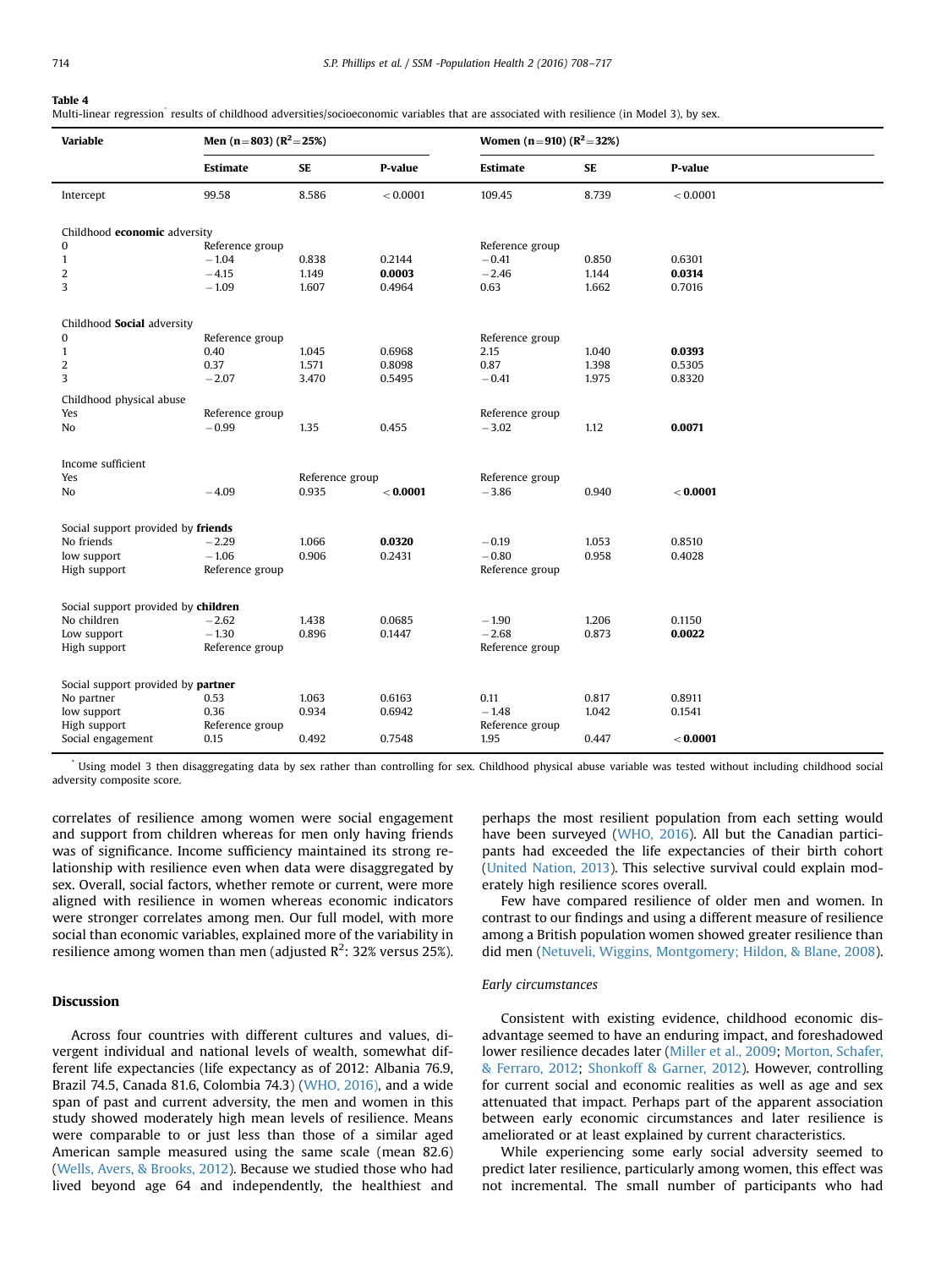experienced all three of the measured childhood social hardships may have meant that the study was underpowered to identify a reversal in their resilience as the burden of early social disadvantage increased. Alternatively, and as reported elsewhere ([Bowes](#page-9-0) [& Jaffee, 2013\)](#page-9-0), at some point the harmful load of social disadvantages of childhood may reach a gender-specific tipping point and overwhelm any ability to positively adapt. Also in keeping with resilience literature but out of step with current ACE evidence is our finding that the specific early social adversity of physical violence is associated with greater resilience in later life ([Felitti et al., 1998](#page-9-0); [Pitzer & Fingerman, 2010\)](#page-9-0). Again, a key explanatory factor for this may be gender. To the best of our knowledge this is the first study to differentiate the subsequent impact of this early adversity on adult women and men, finding that it is really only women who seem to adapt positively. What combination of inherent assets and social resources or expectations act to protect and strengthen women and not men cannot be determined from this study, but would be valuable to identify in the future.

Prior IMIAS analyses showed early loss of a parent to be a predictor of poorer health for men but not women ([Phillips &](#page-9-0) [Carver, 2015](#page-9-0)). Current findings suggest that this female advantage did not arise from subsequent resilience as there was no association with, nor difference in adult resilience between men and women who experienced early parental loss. Once more, in keeping with the findings of others, our results imply that individuals may bounce back from some adversity but that adaptation after losing such a key source of support, nurturing and economic stability early in life is not the norm ([Li et al., 2014;](#page-9-0) [Luecken](#page-9-0) [& Roubinov, 2012](#page-9-0)).

## Current social and economic realities

Our examination of connections between resilience and current social support and engagement via family, friends or community activities is novel but does align with related research (A[fifi](#page-9-0) & [MacMillan, 2011](#page-9-0); [Cattell, 2001;](#page-9-0) [Mertens et al., 2011\)](#page-9-0). Neither women nor men were strengthened (ie had greater resilience) by having a partner or by the level of support offered by that partner. Our findings contrast with those of [Conger et al. \(1999\)](#page-9-0) who identified couple support as a source of resilience (measured differently than in our study) to the specific harm of economic adversity. Support from children aligned with greater resilience for women but not men across all sites, and for Latin American participants. Perhaps the primacy for Latin Americans and women of children's support reflects traditional social and gender roles. Although we are cautious about over-interpreting findings, participants from Brazil and Colombia were most likely to live with extended family and were also the group for whom the external resource of support from children translated into greatest individual strength. A lack of friends had a negative impact on men but not women across the entire cohort. In considering settings, support from friends was a significant correlate of resilience solely in Canada. This, too, may speak to gender and cultural norms. Particularly in traditional settings women may focus inward on family while men tend to look outward to friends and work colleagues for their sense of community ([Iyer, Sen, & Ostlin, 2008\)](#page-9-0). Norms among Canadian participants were more distanced from the traditional. The Canadian sample had a higher rate of female employment than the rest, a lower birthrate, and were less likely to live in multigenerational households. All these factors may shift older Canadians' sense of sources of support away from children and toward friends. The most marked gender difference we uncovered was the very strong link between social engagement and resilience among women and the near total lack of such a link for men. Decades of research, particularly in developmental biology

and psychology, have shown this – that women, in particular, function 'in relation' and flourish when they maintain strong and supportive connections with those they encounter day to day ([Wilson, 1992\)](#page-9-0).

In contrast, although current income sufficiency aligned with resilience across gender and sites this was more pronounced in Canada, Albania, and among all men. The indicator, income sufficiency, offered the strength of cross-cultural meaning while allowing for individual and site specific definitions of poverty. It introduced an element of subjectivity leaving participants to selfdefine sufficiency. Quantifying income might seem like the better option however comparisons across countries with wide variations in wealth and cost of living would have limited meaning. Within some of the settings studied, minimal variability of income precluded using site specific economic gradients as indicators. Because income sufficiency has an embedded culture-specific component but does not eliminate individual assessment of deprivation or wealth it seemed the best single measure to choose.

#### Precipitants or outcomes?

Few observational studies are able to separate inputs from outcomes and identify directions of association or causality. With a span of 5–6 decades it seems safe to assume that childhood adversity led to rather than arose from associated adult characteristics. Untangling whether current social support predicts greater resilience, whether resilient adults are instead more likely to engage with their communities and be supported by others, or whether the relationship is bidirectional is more difficult. The twoyear gap between when support (2012) and resilience (2014) were measured hints at directionality with resilience as the outcome. However, we cannot confidently establish causality or directionality of the relationship between current social circumstances and resilience.

The role of current economic status is even more complex. Income sufficiency was consistently linked with resilience. However, the relationship may be bidirectional or from resilience to income sufficiency. Those demonstrating greater resilience were more likely to consider their incomes to be sufficient at lower levels of absolute income suggesting that resilience may predict greater resourcefulness and/ or satisfaction despite limited material resources.

## Social norms get under the skin

For the most part, the older adults surveyed live in cities of relative cultural homogeneity. However, across settings there is wide variation in values, norms, economic opportunity and achievement, and of social cohesion and connection. In the samples from Brazil, Colombia and Albania social engagement was more strongly linked to resilience whereas in Canada the relationship was reversed but marginally insignificant. While the majority of those in the Manizales (Colombia) and Natal (Brazil) groups have limited financial resources their culture is one of high social connection and cohesion [\(Stemplowski, 2009](#page-9-0)). In contrast, the Canadian cohorts have more education and greater affluence but live in settings where social cohesion has likely diminished, replaced by an ever increasing regard for accomplishment, whether measured by income or career.

Because of the large study sample size small variations in resilience scores across sites appeared to be statistically significant. Means for each setting were all moderately high. Similar resilience across groups with markedly different socioeconomic realities suggests that contextual characteristics captured by the indicator of 'site' may act along with, or shape individual social and economic realities to alter resilience. Greater current social support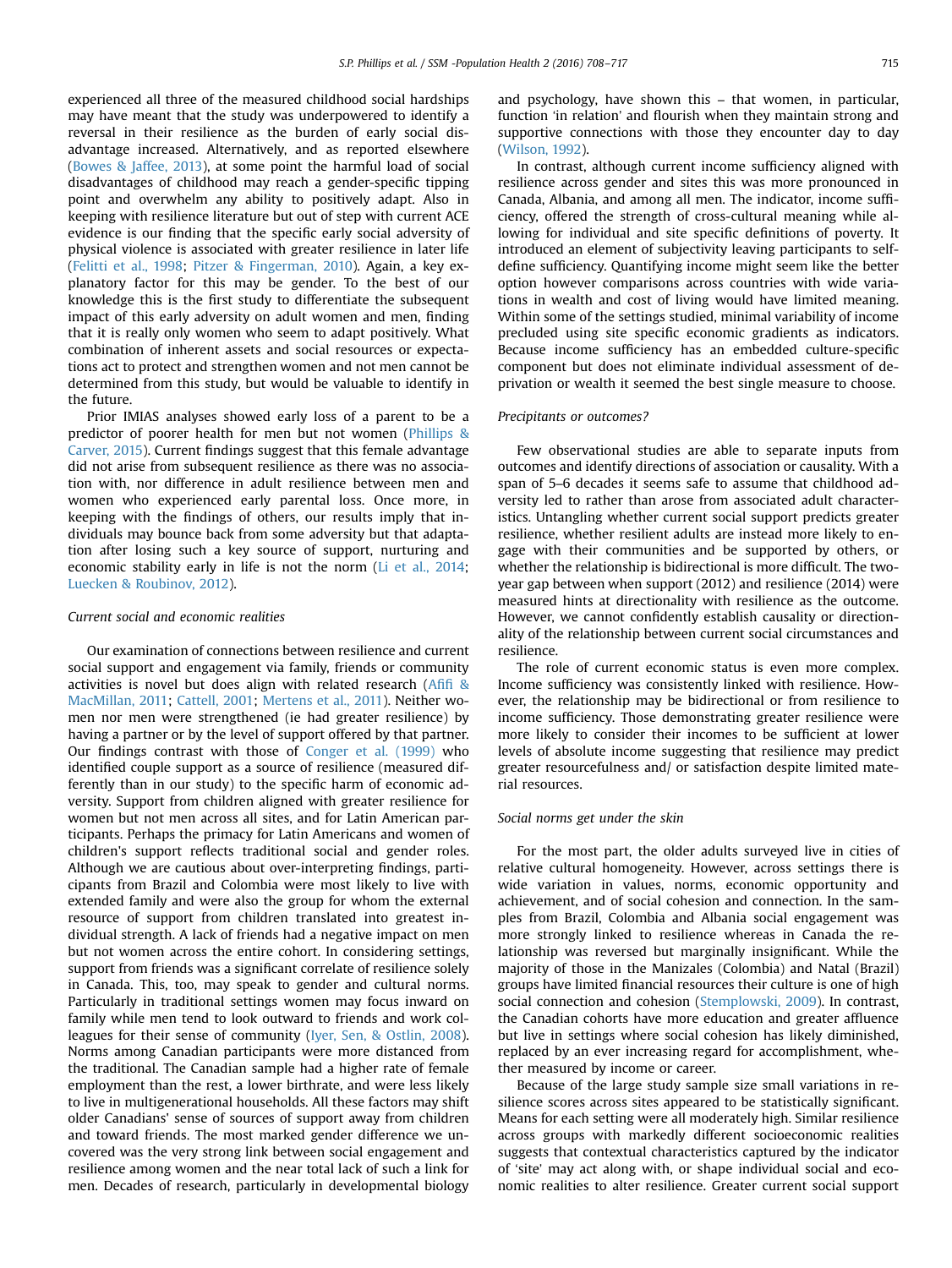<span id="page-8-0"></span>and engagement lessened the observed impact of early material and social deprivation. Perhaps other unmeasured site-specific factors also offset the harms of economic deprivation. Although resilience ultimately arises from psychological assets, it is molded by these sorts of external circumstances arising from the lived environment, that then 'get under the skin' to augment inherent capacity ([Ungar, 2015\)](#page-9-0).

What we are observing may be an important 'place effect' that acts on all who live within a setting. Including the variable of 'setting' in our analyses increased the explanatory value, that is, the amount of variability in resilience explained by the study, by more than 50%. This is in keeping with findings of a review of wellbeing among children and youth where area social capital offset economic deprivation [\(Vyncke et al., 2013\)](#page-9-0). In general, older populations of the five IMIAS study communities have lived their entire lives in one city or even the same neighbourhood. Although there is more poverty and violence in Colombia and Brazil than in Canada, there may also be cultural strengths inherent in these settings that foster individual resilience. Our findings duplicate what others described as the Hispanic paradox in studies of younger populations. Those with strong attachments to family and community, a fundamental component of Hispanic heritage and culture, had greater well-being than would be expected based on their SES, alone ([Gould, Madan, Qin, & Chavez, 2003\)](#page-9-0). We may be demonstrating the potential individual resilience benefit of an environment of social cohesion, and suspect that entwined in this strength are other unmeasured aspects of social life that are fostered by shared values, traditions, or close family ties ([Berkman](#page-9-0) [et al., 2000\)](#page-9-0).

## Limitations

Although new and validated resilience scales appear with some frequency the meaning of such measures is still being debated and is evolving [\(Ahern et al., 2006](#page-9-0)). Regardless, the link between resilience, across measures, and well-being is consistent and clear making this construct one that merits consideration in life-course and social determinants research. We chose the frequently used Wagnild RS-14 Resilience Scale knowing that, along with other scales, much of its validation has been in higher income, English language settings. We were careful with scale translation and back translation, and there is no reason to doubt the measure. Never the less results from its use in middle income countries should be interpreted cautiously.

Participants seem representative of the cultural norms of each setting but this is difficult to establish with any certainty. They match their age group with respect to education and income in all but Kingston, Canada (where they are, on average, better educated). All live in cities with limited ethnic and cultural diversity among their age group. However, in all but the Canadian sites those alive and able to participate, although representative of their age group, have outlived much of their birth cohort. We are therefore, hesitant to generalize findings.

Recall of childhood circumstances is not without bias, some of which may be entwined with resilience, itself. Although loss of a parent is likely remembered accurately, early economic deprivation, hunger, or violence are more subjective and responses may represent differences in recall or interpretation rather than actual experience. Only a longitudinal dataset extending across participants' lives could eradicate this potential bias.

The complexity of the lived environment makes drawing causal inferences near to impossible. We, therefore, avoid assigning such meaning to the association between setting, as a proxy for social environment, and resilience. Instead our findings should be considered preliminary and in need of replication.

## Conclusion

Evidence from others hints that individual resilience is central to why early or current adverse socioeconomic circumstances seem to harm some while strengthening others. Our aim was to identify some of these social and economic circumstances and their differential impact on older women and men and across countries with a range of cultural norms and resources. We found moderately high levels of resilience among participants, similar for women and men but with statistical variation across settings. Never the less, cultural cohesion in Latin American participants and social connection for the women studied may have moderated the expected harms of greater economic deprivation to minimize differences in resilience scores across site and gender.

Women experiencing early social adversity seemed able to adapt positively, developing resilience in later life. Current social engagement and some support from children also aligned with greater resilience in the women studied. Among men the strongest correlates of positive adaptation were early and current economic advantage and having friends. Having a partner, whether supportive or not was of no consequence for women or men in this analysis.

We have added to knowledge about how the outside world gets under the skin, demonstrating that the context of people's lives appears to alter psychological attributes that collectively shape resilience. This is information that may, in future, deepen both materialist and psychosocial explanations of the connections between wealth and health.

## Acknowledgements

This research was funded as a multi-year team grant by the Canadian Institutes of Health Research (application # 229036, FRN# 108751.)

## Appendix 1

Wagnild Resilience Scale (RS 14)

All scored as follows:

| $1 \cup 2 \cup$ |                                                       | 3 □                     | $4\circ$                                     | 5 □ | 6 □            | 7 □                                                        |  |  |  |
|-----------------|-------------------------------------------------------|-------------------------|----------------------------------------------|-----|----------------|------------------------------------------------------------|--|--|--|
|                 | Strongly disagree                                     |                         | Neutral                                      |     | Strongly agree |                                                            |  |  |  |
| 1.              | I usually manage one way or another.                  |                         |                                              |     |                |                                                            |  |  |  |
| 2.              | I feel proud that I have accomplished things in life. |                         |                                              |     |                |                                                            |  |  |  |
| 3.              | I usually take things in stride.                      |                         |                                              |     |                |                                                            |  |  |  |
| 4.              | I am friends with myself.                             |                         |                                              |     |                |                                                            |  |  |  |
| 5.              | I feel that I can handle many things at a time.       |                         |                                              |     |                |                                                            |  |  |  |
| 6.              |                                                       | I am determined.        |                                              |     |                |                                                            |  |  |  |
| 7.              |                                                       |                         |                                              |     |                | I can get through difficult times because I've experienced |  |  |  |
|                 | difficulty before.                                    |                         |                                              |     |                |                                                            |  |  |  |
| 8.              |                                                       | I have self-discipline. |                                              |     |                |                                                            |  |  |  |
| 9.              |                                                       |                         | I keep interested in things.                 |     |                |                                                            |  |  |  |
| 10.             |                                                       |                         | I can usually find something to laugh about. |     |                |                                                            |  |  |  |

- 11. My belief in myself gets me through hard times.
- 12. In an emergency, I'm someone people can generally rely on.
- 13. My life has meaning.
- 14. When I'm in a difficult situation, I can usually find my way out of it.